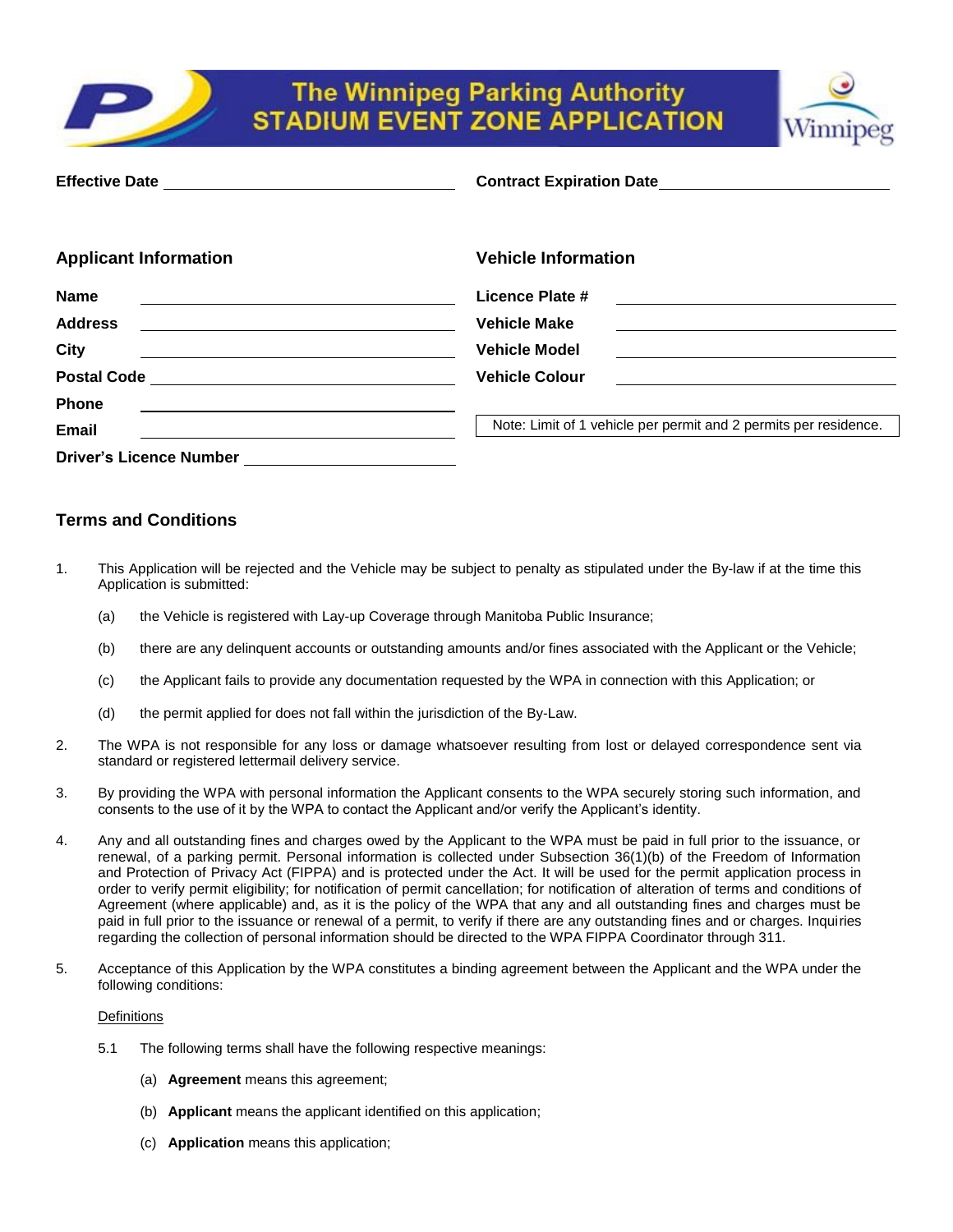- (d) **By-law** means the Winnipeg Parking By-Law No. 86/2016, the Municipal By-Law Enforcement Act Enabling By-Law No. 59/2016, the Winter Parking Ban By-Law No. 76/2011, as applicable, and any replacement By-laws, as the case may be;
- (e) **City** means the City of Winnipeg;
- (f) **Dash Card** means a permit displayed on the Vehicle's dashboard so as to be visible from the exterior of the Vehicle;
- (g) **Permit** means any parking permit issued pursuant to this Agreement;
- (h) **Transponder** means an access device used to gain entry to the parking facility;
- (i) **Vehicle** means the vehicle identified on the Application and any additional vehicle(s) linked with the Permit, where allowed by the permit type;
- (j) **Virtual Permit** means a Permit which is identified by the Vehicle's licence plate and which is not displayed within the Vehicle;
- (k) **WPA** means the City of Winnipeg Parking Authority.

#### Applicant Obligations

- 5.2 The Applicant is responsible for compliance with the terms of the Agreement, and for the compliance by the Vehicle.
- 5.3 The Applicant shall park courteously and shall comply with all regulations, instructions, benefits and penalties, as may be applied by the City in accordance with its By-Laws, including but not limited to tagging and towing of the Vehicle.
- 5.4 The Applicant shall park in the above specified parking facility and in the above specified reserved parking stall (if assigned) in accordance with the terms of the Agreement.
- 5.5 The Applicant shall notify the WPA of any change of licence plate number, contact address, or vehicle registration by completing the Licence Plate Registration Form located on the WPA's website and submitting same to the WPA. Failure to do so constitutes a violation of this Agreement and the Vehicle may be subject to penalty pursuant to the By-Law, including but not limited to revocation of the Permit and tagging and/or towing of the Vehicle.
- 5.6 The Permit is non-transferable between individuals or vehicles and is valid for use by the Applicant and the Vehicle only. Additional vehicles may not be linked to the Permit except where permitted by permit type.

#### Limitation of Liability

5.7 The City and the WPA shall not be liable for injury to or loss suffered by any persons using the parking facility or parking stall specified above, or for loss of or damage to vehicles and their contents. The City shall be free from any and all liability or claim arising due to any injury to employees of the City, third persons, or members of the public, or their property, caused by any act or omission of the Applicant and which is attributable to the Applicant's use of the specified parking facility and/or parking stall.

### **Termination**

- 5.8 The Applicant may terminate this Agreement by providing one full calendar months' written notice to the WPA by filling out the Permit Cancellation Form located on the WPA's website and delivering it to the WPA or submitting it by email to [wpa-permits@winnipeg.ca](mailto:wpa-permits@winnipeg.ca) or by fax to 204-986-5155. The Applicant shall provide any such notice to the WPA on or before the 1<sup>st</sup> day of the month for cancellation to be effective the last day of that month. In the event that any such notice is provided to the WPA on the  $2^{nd}$  of the month or later, the notice period shall be deemed to begin on the 1<sup>st</sup> day of the following month and cancellation will be effective on the last day of the month following the notice period. In such an event, the Applicant shall be responsible for additional charges.
- 5.9 The WPA may terminate or alter the terms of this Agreement by providing one full calendar months' written notice of alteration or termination to the Applicant. Any such alteration or termination shall be at the sole discretion of the WPA.
- 5.10 The WPA may revoke, suspend, or cancel the Permit without notice at any time for any violation of the terms of this Agreement, for non-payment or returned payment, or for any illegal activities by the Applicant. In the event that the Permit is revoked, suspended, or cancelled by the WPA, the Applicant may be subject to penalty as stipulated under the By-Law, including but not limited to tagging and towing, and the Applicant may be unable to reapply for a new permit for the period set out in the By-Law.